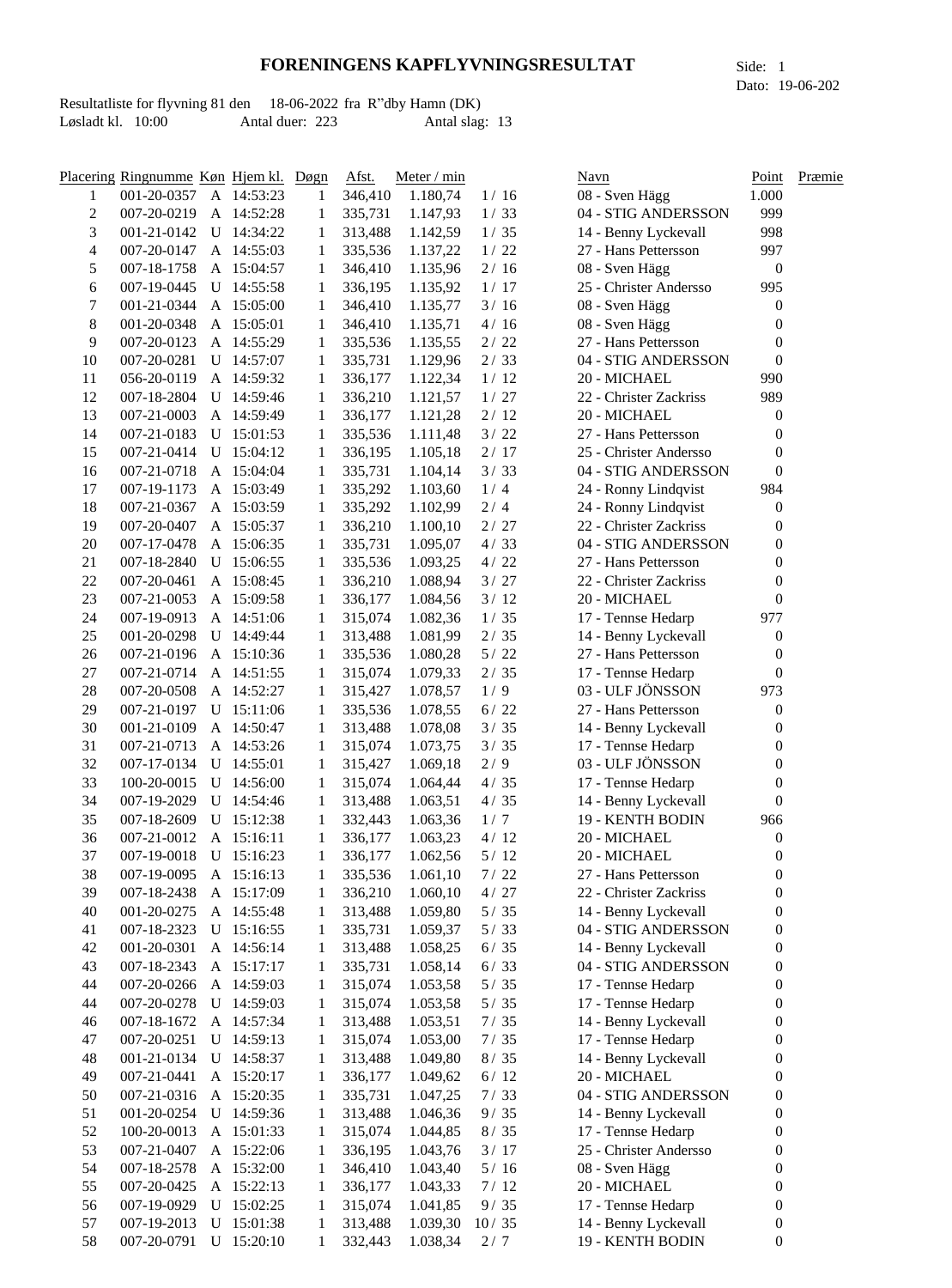Resultatliste for flyvning 81 den 18-06-2022 fra R"dby Hamn (DK) Løsladt kl. 10:00 Antal duer: 223 Antal slag: 13

|     | Placering Ringnumme Køn Hjem kl. Døgn |   |              |              | Afst.   | Meter / min |              | Navn                   | Point            | Præmie |
|-----|---------------------------------------|---|--------------|--------------|---------|-------------|--------------|------------------------|------------------|--------|
| 59  | 007-20-0252                           |   | U 15:03:27   | 1            | 315,074 | 1.038,31    | 10/35        | 17 - Tennse Hedarp     | 0                |        |
| 60  | 007-20-0140                           |   | A 15:23:16   | 1            | 335,536 | 1.037,95    | 8/22         | 27 - Hans Pettersson   | 0                |        |
| 61  | 007-19-2051                           |   | $U$ 15:03:50 | 1            | 313,488 | 1.031,78    | 11/35        | 14 - Benny Lyckevall   | 0                |        |
| 62  | 007-20-0154                           |   | U 15:25:20   | 1            | 335,536 | 1.031,36    | 9/22         | 27 - Hans Pettersson   | 0                |        |
| 63  | 007-20-0402                           |   | U 15:26:33   | 1            | 336,210 | 1.029,58    | $5/27$       | 22 - Christer Zackriss | 0                |        |
| 64  | 007-21-0190                           |   | A 15:27:04   | 1            | 335,536 | 1.025,89    | 10/22        | 27 - Hans Pettersson   | 0                |        |
| 65  | 001-20-0355                           |   | A 15:37:54   | 1            | 346,410 | 1.025,18    | 6/16         | 08 - Sven Hägg         | 0                |        |
| 66  | 007-19-0525                           |   | A 15:28:21   | 1            | 336,210 | 1.023,94    | 6/27         | 22 - Christer Zackriss | 0                |        |
| 67  | 007-18-2226                           |   | U 15:28:33   | 1            | 336,195 | 1.023,27    | 4/17         | 25 - Christer Andersso | 0                |        |
| 68  | 007-20-0469                           |   | A 15:28:56   | 1            | 336,210 | 1.022,12    | 7/27         | 22 - Christer Zackriss | 0                |        |
| 69  | 007-20-0455                           |   | A 15:29:50   | 1            | 336,210 | 1.019,33    | 8/27         | 22 - Christer Zackriss | 0                |        |
| 70  | 001-20-0291                           |   | A 15:07:57   | 1            | 313,488 | 1.017,98    | 12/35        | 14 - Benny Lyckevall   | 0                |        |
| 71  | 007-21-0705                           |   | A 15:10:02   | 1            | 315,074 | 1.016,26    | 11/35        | 17 - Tennse Hedarp     | $\boldsymbol{0}$ |        |
| 72  | 007-20-0208                           |   | A 15:30:23   | 1            | 335,731 | 1.016,19    | 8/33         | 04 - STIG ANDERSSON    | $\boldsymbol{0}$ |        |
| 73  | 007-20-0551                           |   | $U$ 15:12:24 | 1            | 315,427 | 1.009,69    | 3/9          | 03 - ULF JÖNSSON       | 0                |        |
| 74  | 007-21-0318                           |   | A 15:33:32   | 1            | 335,731 | 1.006,59    | 9/33         | 04 - STIG ANDERSSON    | $\boldsymbol{0}$ |        |
| 75  | 007-20-0223                           |   | A 15:34:13   | 1            | 335,731 | 1.004,53    | 10/33        | 04 - STIG ANDERSSON    | $\boldsymbol{0}$ |        |
| 76  | 007-18-2528                           |   | $U$ 15:14:13 | 1            | 315,074 | 1.002,73    | 12/35        | 17 - Tennse Hedarp     | $\boldsymbol{0}$ |        |
| 77  | 007-21-0299                           |   | A 15:14:17   | 1            | 315,074 | 1.002,52    | 13/35        | 17 - Tennse Hedarp     | 0                |        |
| 78  | 001-21-0320                           |   | A 15:45:33   | 1            | 346,410 | 1.002,49    | 7/16         | 08 - Sven Hägg         | 0                |        |
| 79  | 007-20-0459                           |   | U 15:35:34   | 1            | 336,210 | 1.001,92    | 9/27         | 22 - Christer Zackriss | 0                |        |
| 80  | 007-18-2527                           |   | $U$ 15:14:30 | 1            | 315,074 | 1.001,83    | 14/35        | 17 - Tennse Hedarp     | 0                |        |
| 81  | 007-20-0458                           |   | A 15:35:41   | 1            | 336,210 | 1.001,57    | 10/27        | 22 - Christer Zackriss | 0                |        |
| 82  | 007-21-0416                           |   | U 15:36:04   | 1            | 336,195 | 1.000,38    | 5/17         | 25 - Christer Andersso | 0                |        |
| 83  | 007-21-0294                           |   | A 15:16:02   | 1            | 315,074 | 996,96      | 15/35        | 17 - Tennse Hedarp     | 0                |        |
| 84  | 007-21-0315                           |   | A 15:37:19   | 1            | 335,731 | 995,30      | 11/33        | 04 - STIG ANDERSSON    | 0                |        |
| 85  | 007-21-0417                           |   | U 15:38:09   | 1            | 336,195 | 994,22      | $6/17$       | 25 - Christer Andersso | 0                |        |
| 86  | 007-21-0185                           |   | U 15:38:12   | 1            | 335,536 |             | 992,12 11/22 | 27 - Hans Pettersson   | 0                |        |
| 87  | 007-20-0691                           |   | A 15:39:30   | 1            | 336,195 | 990,27      | 7/17         | 25 - Christer Andersso | 0                |        |
| 88  | 007-21-0716                           |   | A 15:18:12   | 1            | 315,074 | 990,18      | 16/35        | 17 - Tennse Hedarp     | 0                |        |
| 89  | 001-20-0342                           |   | A 15:50:16   | 1            | 346,410 | 988,99      | 8/16         | 08 - Sven Hägg         | 0                |        |
| 90  | 007-21-0285                           |   | A 15:18:44   | 1            | 315,074 | 988,52      | 17/35        | 17 - Tennse Hedarp     | 0                |        |
| 91  | 007-19-0934                           |   | A 15:22:47   | 1            | 315,074 | 976,12      | 18/35        | 17 - Tennse Hedarp     | 0                |        |
| 92  | 001-21-0139                           |   | A 15:22:02   | 1            | 313,488 | 973,46      | 13/35        | 14 - Benny Lyckevall   | 0                |        |
| 93  | 007-18-1722                           |   | A 15:55:54   | 1            | 346,410 | 973,34      | 9/16         | 08 - Sven Hägg         | 0                |        |
| 94  | 007-21-0004                           |   | A 15:47:13   | 1            | 336,177 | 968,21      | 8/12         | 20 - MICHAEL           | 0                |        |
| 95  | 007-20-0290                           |   | A 15:47:59   | $\mathbf{1}$ | 335,731 | 964,79      | 12/33        | 04 - STIG ANDERSSON    | $\boldsymbol{0}$ |        |
| 96  | 007-20-0497                           |   | A 15:48:06   | 1            | 335,292 | 963,21      | 3/4          | 24 - Ronny Lindqvist   | 0                |        |
| 97  | 007-18-1746                           |   | A 16:00:45   | 1            | 346,410 | 960,25      | 10/16        | 08 - Sven Hägg         | 0                |        |
| 98  | 007-20-0553                           |   | A 15:29:22   | 1            | 315,427 | 957,68      | 4/9          | 03 - ULF JÖNSSON       | 0                |        |
| 99  | 007-18-2789                           |   | A 15:51:38   | 1            | 336,210 | 956,14      | 11/27        | 22 - Christer Zackriss | 0                |        |
| 100 | 007-21-0291                           |   | A 15:29:49   | 1            | 315,074 | 955,30      | 19/35        | 17 - Tennse Hedarp     | $\boldsymbol{0}$ |        |
| 101 | 007-21-0730                           |   | A 15:52:54   | 1            | 336,196 | 952,67      | 1/3          | 28 - HAMID SAMADI      | 900              |        |
| 102 | 007-21-0284                           |   | U 15:33:38   | 1            | 315,074 | 944,37      | 20/35        | 17 - Tennse Hedarp     | $\boldsymbol{0}$ |        |
| 103 | 001-21-0130                           |   | U 15:33:40   | 1            | 313,488 | 939,52      | 14/35        | 14 - Benny Lyckevall   | 0                |        |
| 104 | 007-21-0445                           |   | U 15:59:05   | 1            | 336,195 | 936,26      | 8/17         | 25 - Christer Andersso | 0                |        |
| 105 | 007-21-0403                           |   | A 16:01:44   | 1            | 336,195 | 929,40      | 9/17         | 25 - Christer Andersso | 0                |        |
| 106 | 007-21-0296                           |   | U 15:40:34   | 1            | 315,074 | 925,15      | 21/35        | 17 - Tennse Hedarp     | $\boldsymbol{0}$ |        |
| 107 | 007-21-0290                           | U | 15:45:11     | 1            | 315,074 | 912,77      | 22/35        | 17 - Tennse Hedarp     | $\boldsymbol{0}$ |        |
| 108 | 007-20-0684                           |   | A 16:09:34   | 1            | 336,195 | 909,70      | 10/17        | 25 - Christer Andersso | $\boldsymbol{0}$ |        |
| 109 | 001-21-0120                           |   | A 15:48:48   | 1            | 313,488 | 898,76      | 15/35        | 14 - Benny Lyckevall   | 0                |        |
| 110 | 007-18-1159                           |   | A 16:18:58   | 1            | 336,210 | 887,18      | 12/27        | 22 - Christer Zackriss | 0                |        |
| 111 | 007-20-0688                           | U | 16:24:08     | 1            | 336,195 | 875,20      | 11/17        | 25 - Christer Andersso | 0                |        |
| 112 | 001-21-0345                           | U | 16:38:22     | 1            | 346,410 | 869,58      | 11/16        | 08 - Sven Hägg         | 0                |        |
| 113 | 007-20-0537                           |   | A 16:09:58   | 1            | 315,427 | 852,58      | 5/9          | 03 - ULF JÖNSSON       | 0                |        |
| 114 | 007-21-0325                           |   | A 16:35:27   | 1            | 335,731 | 848,98      | 13/33        | 04 - STIG ANDERSSON    | 0                |        |
| 115 | 007-19-2053                           |   | U 16:09:30   | 1            | 313,488 | 848,41      | 16/35        | 14 - Benny Lyckevall   | 0                |        |
| 116 | 007-20-0659                           |   | A 16:37:02   | 1            | 336,196 | 846,77      | 2/3          | 28 - HAMID SAMADI      | $\boldsymbol{0}$ |        |

Dato: 19-06-202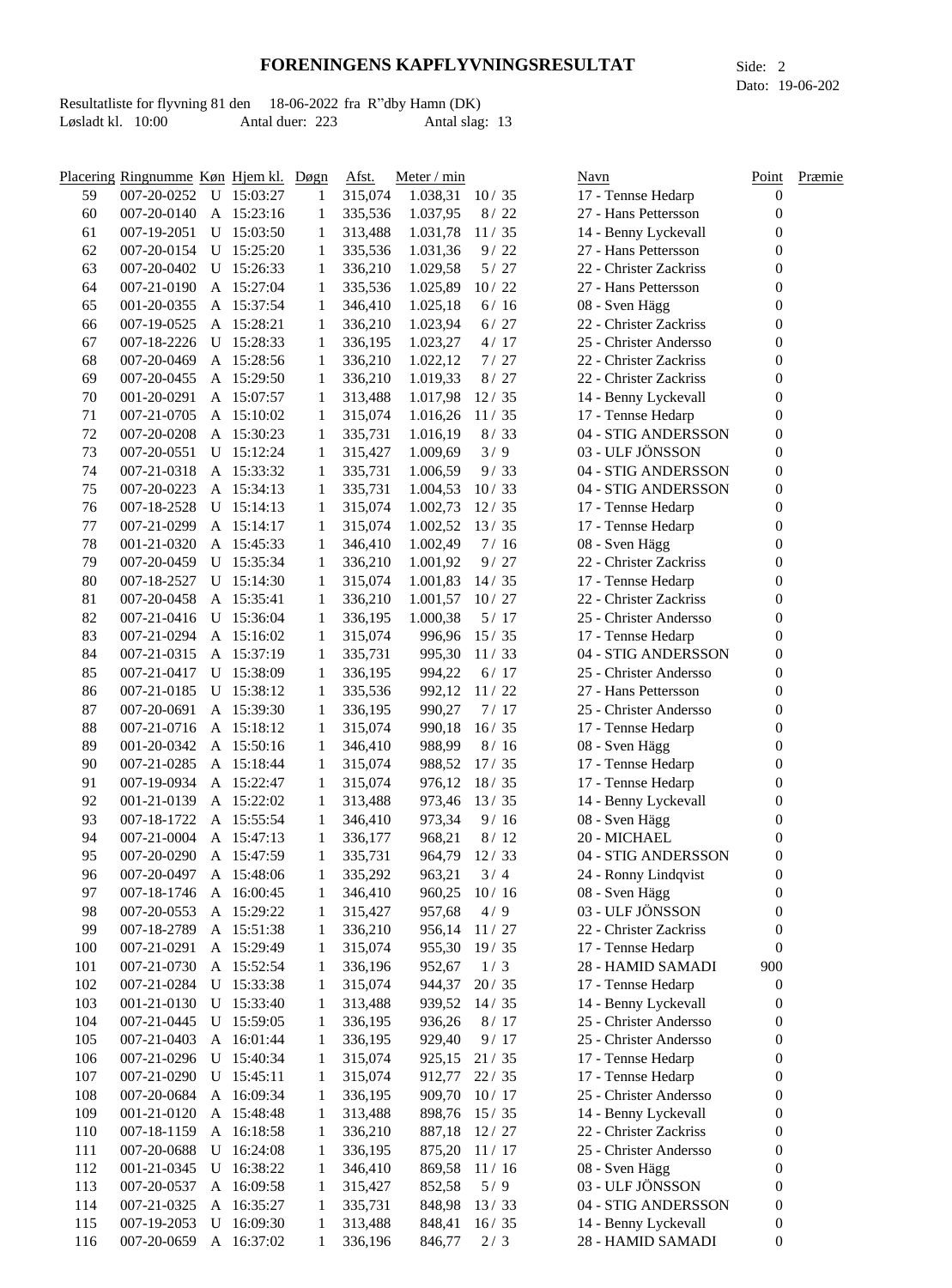Resultatliste for flyvning 81 den 18-06-2022 fra R"dby Hamn (DK) Løsladt kl. 10:00 Antal duer: 223 Antal slag: 13

| 117        | Placering Ringnumme Køn Hjem kl. Døgn<br>007-21-0282 |   | A 16:16:54                 | 1            | Afst.<br>315,074   | Meter / min<br>835,96 23/35 |                | Navn<br>17 - Tennse Hedarp                     | Point<br>$\boldsymbol{0}$ | Præmie |
|------------|------------------------------------------------------|---|----------------------------|--------------|--------------------|-----------------------------|----------------|------------------------------------------------|---------------------------|--------|
| 118        | 007-20-0410                                          | U | 16:49:57                   | 1            | 336,210            | 820,12                      | 13/27          | 22 - Christer Zackriss                         | 0                         |        |
| 119        | 007-19-0777                                          |   | U 16:46:20                 | 1            | 332,443            | 818,15                      | 3/7            | 19 - KENTH BODIN                               | 0                         |        |
| 120        | 007-21-0323                                          |   | U 17:00:40                 | 1            | 335,731            | 798,09                      | 14/33          | 04 - STIG ANDERSSON                            | 0                         |        |
| 121        | 007-21-0724                                          |   | A 17:05:06                 | 1            | 335,731            | 789,77                      | 15/33          | 04 - STIG ANDERSSON                            | $\boldsymbol{0}$          |        |
| 122        | 007-19-0616                                          |   | A 16:39:25                 | 1            | 315,427            | 789,72                      | 6/9            | 03 - ULF JÖNSSON                               | $\boldsymbol{0}$          |        |
| 123        | 007-21-0308                                          |   | A 17:09:59                 | 1            | 335,731            | 780,80                      | 16/33          | 04 - STIG ANDERSSON                            | $\boldsymbol{0}$          |        |
| 124        | 007-19-0410                                          |   | A 17:13:48                 | 1            | 335,731            | 773,93                      | 17/33          | 04 - STIG ANDERSSON                            | $\boldsymbol{0}$          |        |
| 125        | 007-17-0710                                          |   | A 17:18:56                 | 1            | 336,210            | 765,97                      | 14/27          | 22 - Christer Zackriss                         | 0                         |        |
| 126        | 007-21-0030                                          |   | A 17:25:02                 | 1            | 336,177            | 755,40                      | 9/12           | 20 - MICHAEL                                   | $\boldsymbol{0}$          |        |
| 127        | 001-21-0122                                          |   | U 16:56:44                 | 1            | 313,488            | 752,25                      | 17/35          | 14 - Benny Lyckevall                           | 0                         |        |
| 128        | 001-20-0285                                          |   | U 16:58:42                 | 1            | 313,488            | 748,72                      | 18/35          | 14 - Benny Lyckevall                           | 0                         |        |
| 129        | 007-19-0939                                          |   | U 17:01:37                 | 1            | 315,074            | 747,30                      | 24/35          | 17 - Tennse Hedarp                             | $\overline{0}$            |        |
| 130        | 001-21-0127                                          |   | A 17:01:50                 | 1            | 313,488            |                             | 743,16 19/35   | 14 - Benny Lyckevall                           | $\boldsymbol{0}$          |        |
| 131        | 007-18-0627                                          |   | A 17:10:13                 | 1            | 315,427            | 733,18                      | 7/9            | 03 - ULF JÖNSSON                               | $\boldsymbol{0}$          |        |
| 132        | 007-16-3612                                          |   | A 17:39:56                 | 1            | 336,210            | 731,00                      | 15/27          | 22 - Christer Zackriss                         | $\boldsymbol{0}$          |        |
| 133        | 007-19-0700                                          |   | U 17:18:57                 | 1            | 320,052            | 729,13                      | 1/3            | 06 - OVE BODIN                                 | 868                       |        |
| 134        |                                                      |   | A 17:37:48                 |              |                    |                             | 4/7            |                                                |                           |        |
|            | 007-20-0760                                          |   |                            | 1<br>1       | 332,443            | 726,18                      |                | 19 - KENTH BODIN                               | 0<br>$\boldsymbol{0}$     |        |
| 135        | 007-20-0472                                          | U | 17:44:14                   | 1            | 336,210            | 724,23<br>723,18            | 16/27          | 22 - Christer Zackriss<br>14 - Benny Lyckevall | 0                         |        |
| 136<br>137 | 001-21-0141<br>001-20-0280                           |   | U 17:13:29<br>$U$ 17:14:55 | 1            | 313,488            | 720,80                      | 20/35<br>21/35 | 14 - Benny Lyckevall                           | 0                         |        |
| 138        | 007-21-0334                                          |   | A 17:47:18                 | 1            | 313,488<br>335,731 | 718,45                      | 18/33          | 04 - STIG ANDERSSON                            | $\overline{0}$            |        |
| 139        | 007-21-0257                                          |   | U 17:42:45                 | 1            | 332,443            | 718,41                      | 5/7            | 19 - KENTH BODIN                               | $\boldsymbol{0}$          |        |
| 140        | 007-21-0408                                          |   | U 17:54:49                 | 1            | 335,731            | 707,08                      | 19/33          | 04 - STIG ANDERSSON                            | 0                         |        |
| 141        | 007-18-1766                                          |   | A 18:14:25                 | 1            | 346,410            | 700,64                      | 12/16          | 08 - Sven Hägg                                 | 0                         |        |
| 142        | 007-20-0283                                          |   | A 17:33:14                 | 1            | 315,074            | 695,17                      | 25/35          | 17 - Tennse Hedarp                             | 0                         |        |
| 143        | 007-20-0272                                          |   | U 17:34:02                 | 1            | 315,074            | 693,94                      | 26/35          | 17 - Tennse Hedarp                             | 0                         |        |
| 144        | 007-20-0475                                          |   | U 18:05:56                 | 1            | 336,210            | 691,89                      | 17/27          | 22 - Christer Zackriss                         | 0                         |        |
| 145        | 007-21-0170                                          | U | 18:07:03                   | 1            | 335,536            | 688,91                      | 12/22          | 27 - Hans Pettersson                           | $\overline{0}$            |        |
| 146        | 920-18-6654                                          | U | 17:37:23                   | 1            | 315,074            | 688,86                      | 27/35          | 17 - Tennse Hedarp                             | 0                         |        |
| 147        | 007-20-0234                                          |   | A 18:17:06                 | 1            | 335,731            | 675,38                      | 20/33          | 04 - STIG ANDERSSON                            | 0                         |        |
| 148        | 007-20-0247                                          | A | 18:20:31                   | 1            | 335,731            | 670,77                      | 21/33          | 04 - STIG ANDERSSON                            | 0                         |        |
| 149        | 001-21-0117                                          | U | 17:49:38                   | 1            | 313,488            | 667,52                      | 22/35          | 14 - Benny Lyckevall                           | $\boldsymbol{0}$          |        |
| 150        | 007-20-0413                                          |   | A 18:29:27                 | 1            | 336,195            | 659,92                      | 12/17          | 25 - Christer Andersso                         | $\boldsymbol{0}$          |        |
| 151        | 007-21-0420                                          | U | 18:30:56                   | 1            | 336,195            | 658,00                      | 13/17          | 25 - Christer Andersso                         | 0                         |        |
| 152        | 007-21-0710                                          |   | A 18:00:23                 | 1            | 315,074            | 655,88                      | 28/35          | 17 - Tennse Hedarp                             | 0                         |        |
| 153        | 007-17-1183                                          |   | U 18:02:19                 | $\mathbf{1}$ | 315,074            |                             | 653,25 29/35   | 17 - Tennse Hedarp                             | $\boldsymbol{0}$          |        |
| 154        | 001-21-0350                                          |   | A 19:00:23                 | 1            | 346,410            | 641,04                      | 13/16          | 08 - Sven Hägg                                 | 0                         |        |
| 155        | 007-20-0416                                          |   | A 19:00:35                 | 1            | 336,210            |                             | 621,94 18/27   | 22 - Christer Zackriss                         | 0                         |        |
| 156        | 007-21-0715                                          |   | A 18:28:00                 | 1            | 315,074            | 620,22                      | 30/35          | 17 - Tennse Hedarp                             | 0                         |        |
| 157        | 007-21-0193                                          |   | A 19:04:12                 | 1            | 335,536            | 616,57                      | 13/22          | 27 - Hans Pettersson                           | 0                         |        |
| 158        | 007-21-0046                                          |   | A 19:07:09                 | 1            | 336,177            | 614,41                      | 10/12          | 20 - MICHAEL                                   | $\boldsymbol{0}$          |        |
| 159        | 007-21-0198                                          |   | A 19:12:21                 | 1            | 335,536            | 607,47                      | 14/22          | 27 - Hans Pettersson                           | $\boldsymbol{0}$          |        |
| 160        | 007-18-2209                                          |   | A 19:16:41                 | 1            | 336,195            | 603,93                      | 14/17          | 25 - Christer Andersso                         | 0                         |        |
| 161        | 007-21-0309                                          |   | A 19:24:24                 | 1            | 335,731            | 594,85                      | 22/33          | 04 - STIG ANDERSSON                            | 0                         |        |
| 162        | 007-20-0401                                          |   | A 19:32:00                 | 1            | 336,210            | 587,78                      | 19/27          | 22 - Christer Zackriss                         | 0                         |        |
| 163        | 007-19-0541                                          |   | $U$ 19:37:18               | 1            | 336,210            | 582,38                      | 20/27          | 22 - Christer Zackriss                         | 0                         |        |
| 164        | 007-19-2125                                          |   | A 19:56:30                 | 1            | 346,410            | 580,74                      | 14/16          | 08 - Sven Hägg                                 | 0                         |        |
| 165        | 007-20-0221                                          |   | U 19:38:44                 | 1            | 335,731            | 580,11                      | 23/33          | 04 - STIG ANDERSSON                            | 0                         |        |
| 166        | 007-19-0097                                          | U | 19:45:23                   | 1            | 335,536            | 573,19                      | 15/22          | 27 - Hans Pettersson                           | 0                         |        |
| 167        | 007-21-0195                                          |   | U 19:47:29                 | 1            | 335,536            | 571,14                      | 16/22          | 27 - Hans Pettersson                           | 0                         |        |
| 168        | 007-21-0314                                          |   | U 19:58:51                 | 1            | 335,731            | 560,63                      | 24/33          | 04 - STIG ANDERSSON                            | 0                         |        |
| 169        | 007-21-0297                                          |   | A 19:24:17                 | 1            | 315,074            | 558,36                      | 31/35          | 17 - Tennse Hedarp                             | 0                         |        |
| 170        | 007-21-0286                                          |   | U 19:35:45                 | 1            | 315,074            | 547,24                      | 32/35          | 17 - Tennse Hedarp                             | 0                         |        |
| 171        | 001-20-0265                                          |   | A 19:33:06                 | 1            | 313,488            |                             | 547,00 23/35   | 14 - Benny Lyckevall                           | 0                         |        |
| 172        | 007-21-0029                                          |   | A 20:21:51                 | 1            | 336,177            | 540,61                      | 11/12          | 20 - MICHAEL                                   | 0                         |        |
| 173        | 007-21-0005                                          |   | A 20:25:25                 | 1            | 336,177            |                             | 537,52 12/12   | 20 - MICHAEL                                   | 0                         |        |
| 174        | 001-20-0259                                          |   | A 19:45:31                 | 1            | 313,488            |                             | 535,40 24/35   | 14 - Benny Lyckevall                           | 0                         |        |

Dato: 19-06-202